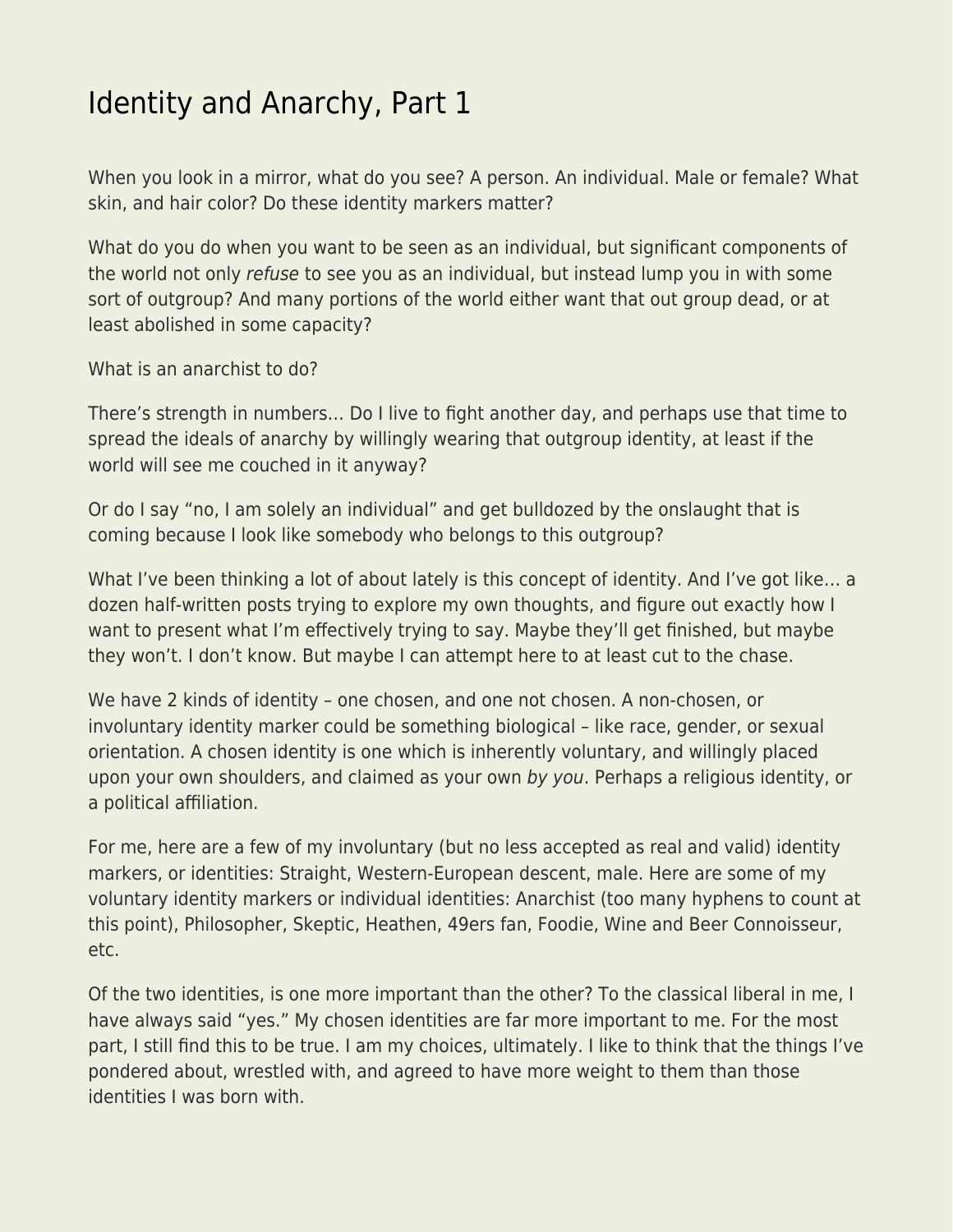As I said, I still find this to be true, but there is a difference now.

We currently live in an age where everything is up for question, even our very biological makeup. People can be transgendered, or transracial, or so we're told. Our genitals don't define our gender (I disagree, but that's beside the point), our skin color doesn't indicate or give hints to our race, and sexual orientation is on a spectrum of… well… the sky's the limit, apparently. Again, I don't personally believe this nonsense, but that's the western world at this point.

And if everything is up for question, then it all needs answering too, and those things we thought are inherent identity markers – race, gender, sexual orientation, etc. — need affirmation. And maybe try to [get more information](https://tiffanyfinalaw.com) on getting help in fighting those atrocities. I am being asked to identify with a characteristic about myself that I have known is inherent in me, as if I need to agree with what I has been forced on me, as if I had a choice to deny it, or something.

I can't stress enough how much I disagree with this notion, but I do think that in this day and age, perhaps it is important to publicly proclaim it, however.

And not only are we constantly bombarded with this social justice notion that all of this is nurture and not nature, those of us who have certain identity markers are being told these are inherently bad.

White? Bad. Heterosexual? Bigoted. Male? Sexist.

Well… fuck.

And we all know there are various groups who are banding together to fight anything that can be misconstrued as "problematic," whether or not those particular identity markers are as important to you as they are to them.

We live in a time where recognizing the "inherentness" of your biological gender, race, and sexual orientation is as much a political statement as it is a scientific one.

Which is patently absurd, but the battle lines are being drawn on these grounds.

Which means I can no longer say "I am a straight, white, male," and it be purely a biological statement of fact. Against some types of people, these are now fighting words, words of opinion, and are up for debate.

Or destruction.

So what do you do? If you reaffirm one of these new "political" identities, you are somebody who needs to be eradicated. But if you view these identity markers as biological,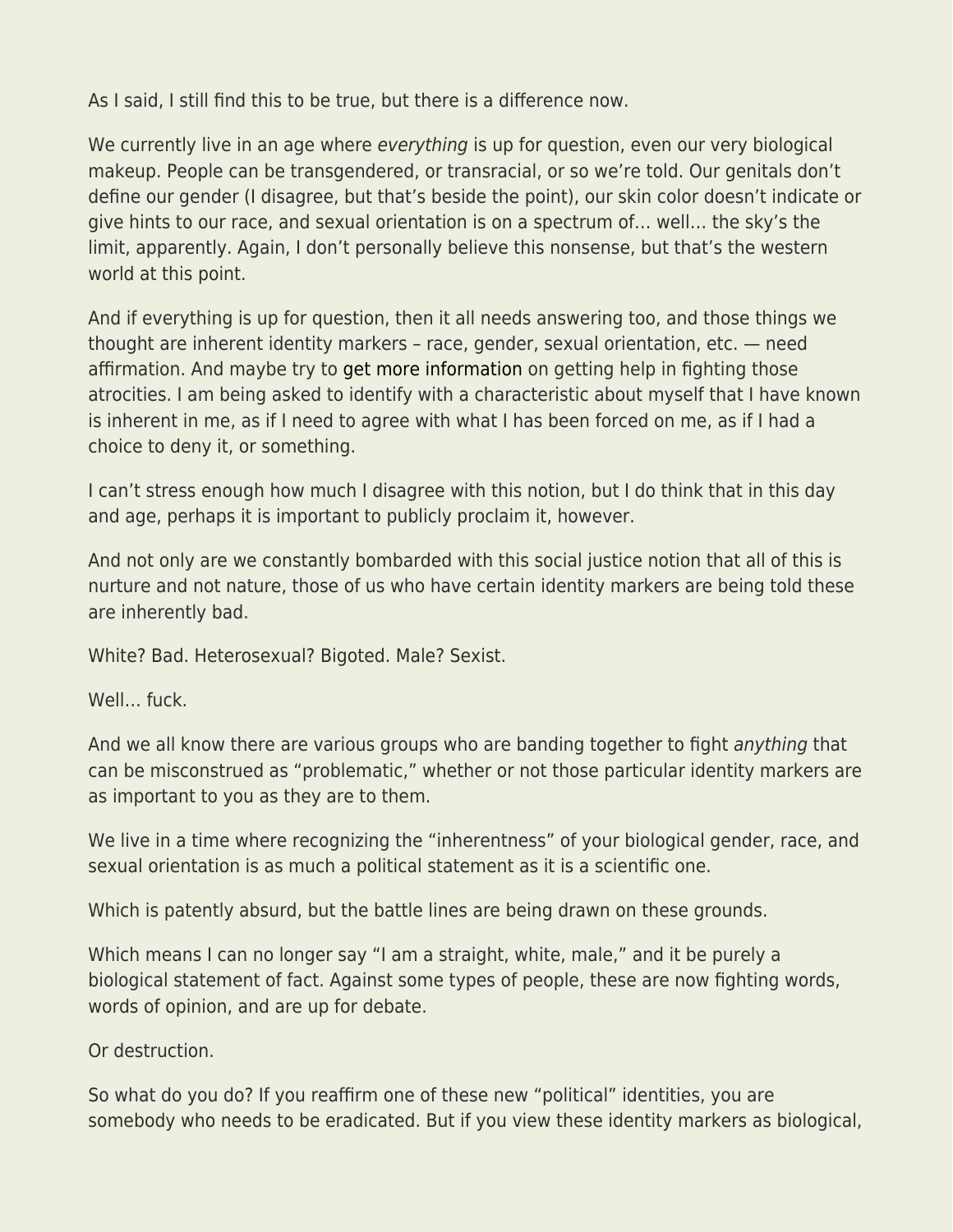then it is absurd to think you can "choose" to be anything other than what you are. As Lady Gaga once said (in the 1950's apparently) "I was born this way." It used to be that to question somebody's identity was "offensive." Remember when people questioned if homosexuality was a choice or it was inherent? And homosexual people rightly were offended at the notion that they would choose a life as difficult as the one they experienced? Remember that?

Now, apparently, it is all a choice, and if you choose the wrong ones, you are deemed an outcast – or a sexist, misogynistic, racist. Granted, it wouldn't be a problem if it were just a few wackos telling you that being white, or male was "wrong," but it is no longer just a few wackos. It's still wackos, but powerful ones. It's governments. Countries. Entire communities of people are dedicated to hating you if you are the wrong gender, or the wrong race, or any other "wrong" identity. I know my readers know precisely what I am talking about, too. If you've watched even one lame social justice warrior cringe video by some marginally successful YouTuber, you know what I am talking about.

If you follow me on Twitter or my personal account on Facebook, you may have noticed an increase in seemingly random questions and polls recently, as I try to wrap my brain around the implications of these events.

As an anarchist, I would normally say something like "ya… try being an anarchist. Everybody hates you. The individual is the most oppressed minority there is." And this is true.

But nobody is trying to outbreed anarchists.

Nobody is looking to tear down "Anarchist culture and society." There are no laws (yet…) that limit the free political speech of anarchists. Anarchist symbols aren't equated with racism. There are no "anarchist allies" who appear in lame rap videos to critique "fellow" anarchists about some ridiculous social justice idea, yet come to find out are actually on the opposite side yelling "Ya! Take THAT, you Anarchists! Your ideas are problematic and oppress other political minorities!" There aren't significantly large quantities of Twitter users using the hashtag "kill all anarchists." There are no political "minority" groups saying that displaying any of the various anarchist flags is "offensive." This isn't happening.

But there are groups and ideologies that are diametrically opposed to men. The legal system in almost all western countries, especially as it relates to family law, are so biased in favor of women that many cases see abusive mothers with a plethora of destructive behaviors get custody of their children over a father who is present, stable, and loving. Certain kinds of crime reflect the same mentality.

How many times have we heard of women getting off with a slap on the wrist after raping a boy, sometimes repeatedly over the course of multiple years?